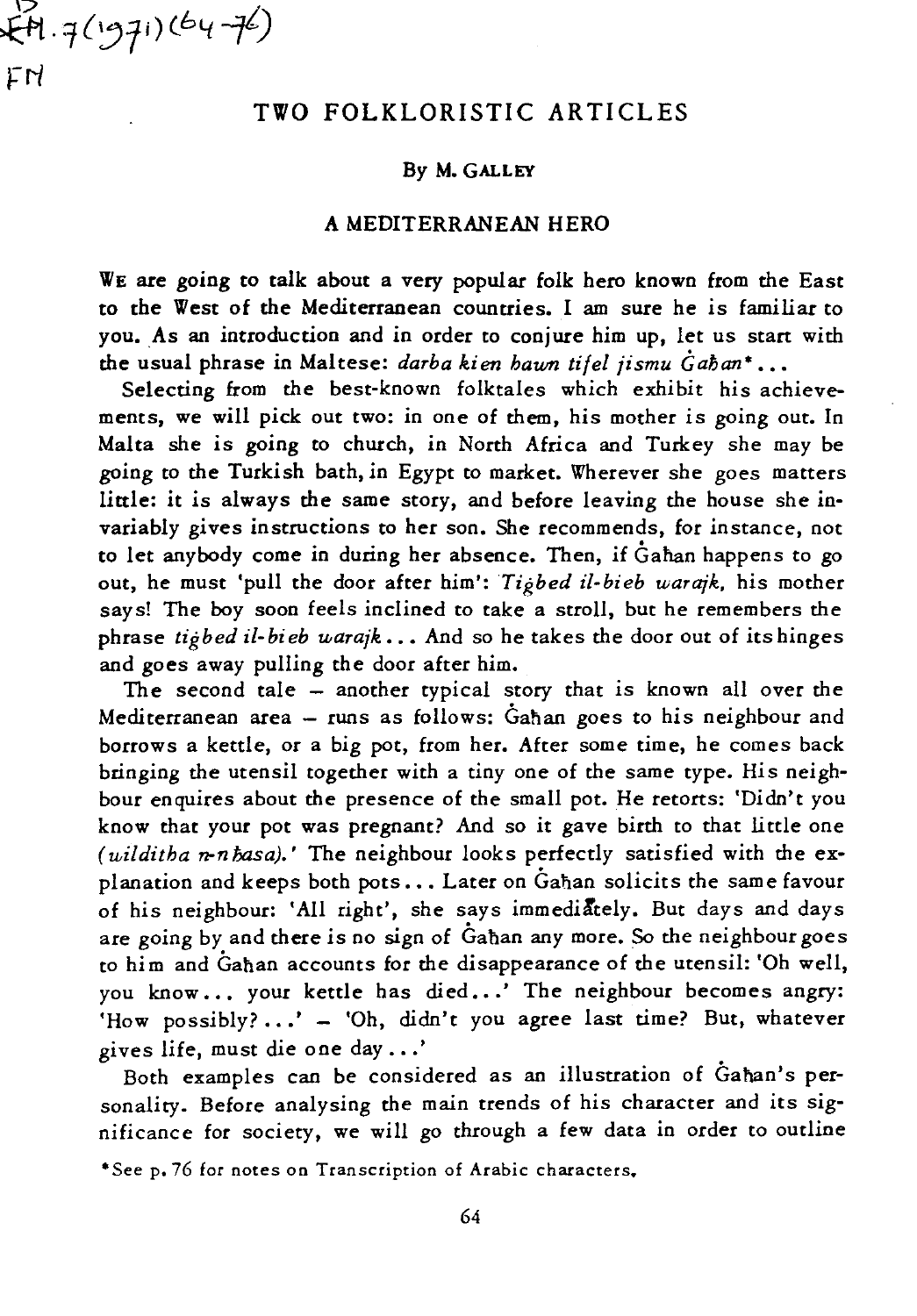the history of Gahan. In other words, the question *is:* are we able, by consulting documents and according to tradition, to make up a descriptive sheet about Gahan? Can we trace his origin? Has he really existed, when and where?

*First, what about his name? You say Gahan in Maltese. In Sicily, they* know him under the name of Giufa, in Albania Giucha, in Corsica Jean le Fou. In North Africa, they call him Goha, or Gha in the West, and Guha in Tunisia. The Berbers usually say Si Goha, thus conferring to him a term of high respect, which obviously is not devoid of *irony.* Yet in the same way as people are given nicknames, Goha can be named differently from one area to another *in* North Africa. Of course the various denomina*tions* are connected with the image people make of him: for example, Ben Sakrân (= son of a drunkard), Bu Napâs (= the sleeper), Bu Hamâr (= the one with the donkey) as he is most frequently pictured *riding* on his donkey.

In Egypt they say Goha, the same word as previously Goha, On the contrary, in the Middle East - I mean Iran, Turkey, and farther up to Central Asia - he is known under the Turkish name Hodja, or Nasreddin Hodja.

Whatever his name may be, whatever the contrary, he symbolizes the very essence of humour everywhere. Needless to say, one can pick up slight differences from one country to another, from rural to urban regions: his stories sound more refined here, or more unpolished there. But what is noticeable from this geographical survey is that there seems to be a double current: in one case, the word Goha is Arabic, in the other, Hodja is derived from Turkish.

Now, how did he travel through all those countries? From where did he start? Had he a living model at some time?

According to tradition, the Turks claim the ownership of our hero: a certain Nasreddin Hodja is said to have been living in Turkey in the 13th century. *His* birth-place was a small village in Anatolia, his parents were peasants. He himself became an 'imam' and a 'qâdi', in other words: priest and judge, in the Moslem religion. Still nowadays crowds of people go on pilgrimage every year to the place where he was buried: on the tombstone, or rather, monument erected there, they can see a door with a huge padlock, which *is* supposedly meant to symbolize the vanity of man's efforts to protect himself since Death, when It knocks at the door of either the rich or the poor, cannot be prevented from entering. . . apparently, the ultimate joke he made at *his* own expense. At any rate, the Hodja's popularity is unquestionable in Turkey where people still chuckle over *his* stories and quote his japes and quips in everyday conversation. However, such data do not necessarily imply that the legendary character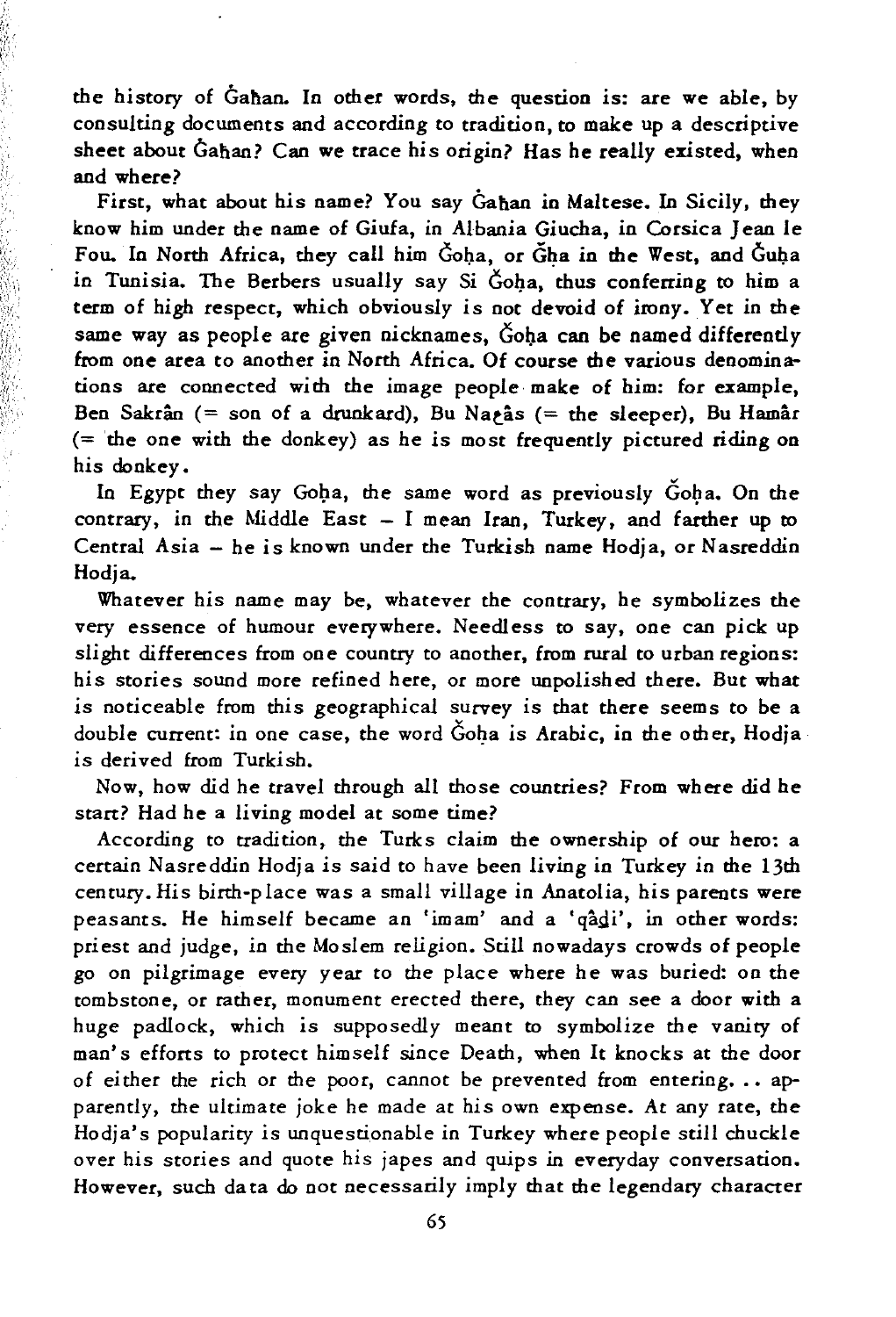derives from a Turkish Nasreddin Hodja living in the 13th century. After all, the fact that he mayor may not even have existed, matters little to people: to them he is a very real person. They will not argue about historical truth when, for example, they tell anecdotes relating his encounter with the great Mongol invader, Timur-Leng (or Tamburlane) who is reported to have engaged the Hodja as his court-jester, which *is* logically impossible, un less the Hodja might have lived two hundred years...

What is more interesting to know about the starting point of Gahan, is that the Arabs mentioned a book of Guha's anecdotes as early as the 9th century. The book is entitled 'Kitâb nawâdir ğuha' and it is referred to in *Kitab el· Fihrist.* Such a reference from a reliable source bears witness to the existence of Guha as a popular folk hero in the Arab countries in, at least, the 9th century, long before Nasreddin Hodja lived. In consequence, we may presume that the Turkish Hodja could be the double of his Arab legendary ancestor. That people, in Turkey, at some time of their history, should ha ve felt the need of adopting the Arab jokester and identified him *in* the person of a real Nasreddin Hodja, looks now very likely, the more likely as both names ( $\ddot{G}$ uha and Hodja) sound very similar.

Then one can more easily account for the distribution of the names given to our Gahan in the countries where we have pointed out that he was famous: from the Arab countries, 'Guha' spread at the same time as the Arabs moving westwards, whereas 'Hodja' circulated through the Balkans with the Turks.

We leave History aside now, and focus our interest on legend and Gahan's personality. You recollect the two stories we quoted at the beginning.

First, Gahan pulling the door after him. What strikes us here comes from the fact that he looks as if he were unable to understand the meaning of a phrase except in the literal sense of words. His interpretation *is*  strictly verbal and apart from the context. He does not question his interpretation, nor visualize what looks absurd about going and pulling the door after him. And of course the comic element grises from the fact that this brings him to do exactly the contrary of what *his* mother meant. She meant: 'keep the door locked', whereas eventually he opens the door to any intruder.

It *is* precisely because Galian does the opposite of what *is* expected, the opposite of a socially accepted behaviour, that he *is* a source of popular entertainment as *is* always the case with folly. Let us take another example which *is* famous in Malta as well as *in* North Africa: when he met two men fighting with each other, he was prompted to say the appropriate phrase 'God part the two of you!' But forgetting everything about the circumstances, he will say the same to a bridal couple and *this*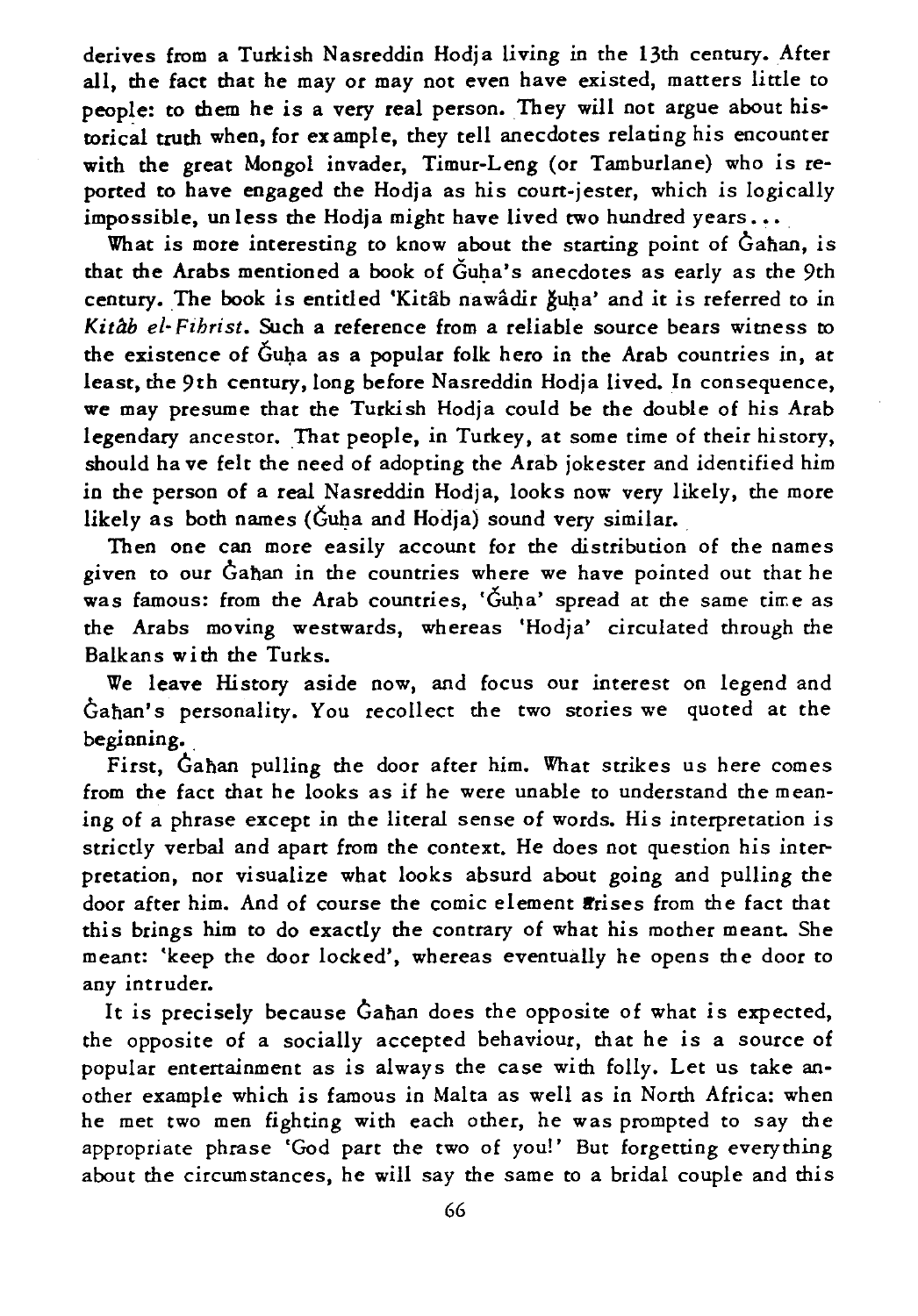undoubtedly sounds shocking to the pair, unreasonable, hence laughable for us. There is always a gap between the way people normally speak and act, and the way Gahan does himself. And *yet* in the above-mentioned examples he does not seem to bear any malice. He even makes efforts in order to please his mother - in other words, to adapt himself and be *in*tegrated into society, - but on the whole everything he tries turns out a failure, as on the day when, in a Maltese tale, he buries the sow into the earth, convinced as he is that it should grow like a tree...No wonder that *his* mother complains about his silliness: what an ass! she says. He is definitely deficient in judgement and sense. What can we do with him? It is hopeless...

And yet if we resume the second example mentioned at the beginning the one with the kettle which is said to be pregnant and to die,  $-$  is that pure folly? In reality Gahan *is* not a simpleton then, he merely plays the fool, he counterfeits folly and in the end... he laughs best who laughs last! Because he gives the impression of being an *idiot,* people are ready to make good bargains to his prejudice, and *they,* in their own turn, are *his* du pes. Thanks to a very pertinent witty remark, he manages to reverse the *situation* and get out successfully. Litde by little we proceed to a whole series of tales in which Gahan, in spite of all appearances, proves to be very clever. People treat him as a typically gullible person, whilst he makes them commit the most unreasonable foolish actions as, for example, buying for an extravagant price a donkey which is said to produce gold, or a knife that presumably kills and resuscitates anybody. Gahan has more than one card up *his* sleeve and at the very moment when people want to get rid of him, at the very moment when he *is* going to be hanged, he escapes by the *skin* of his teeth through a happy turn of expression, a relevant sally, quite to the point, which suddenly brings a smile on the others' faces and saves his life. Laughter stands for *his* strength. He looks as if he could keep the control of any *situation* by firing off a very apropos rem ark which cannot but disarm his opponent.

In the previous examples, we have seen him triumph over people who generally wanted to deceive him: he finally cheats them. This *is* justice, after all. But we should not take for granted that he always stands for the *victim. His* character *is* not limited to a defensive aspect: he does more than delude or amuse people on the mere purpose of taking his revenge or getting out of a mess. You probably remember the story of Gahan with his costume (again, it is universally known throughout the Mediterranean). Here is the summary: Gahan has been driven away so many times from wedding parties because he was not properly dressed... When he at last *is* let *in* because he wears new clothe s, he pours the food on his clothes *inside* his sleeves, saying: 'Eat, eat, *my* clothes, since you, not me,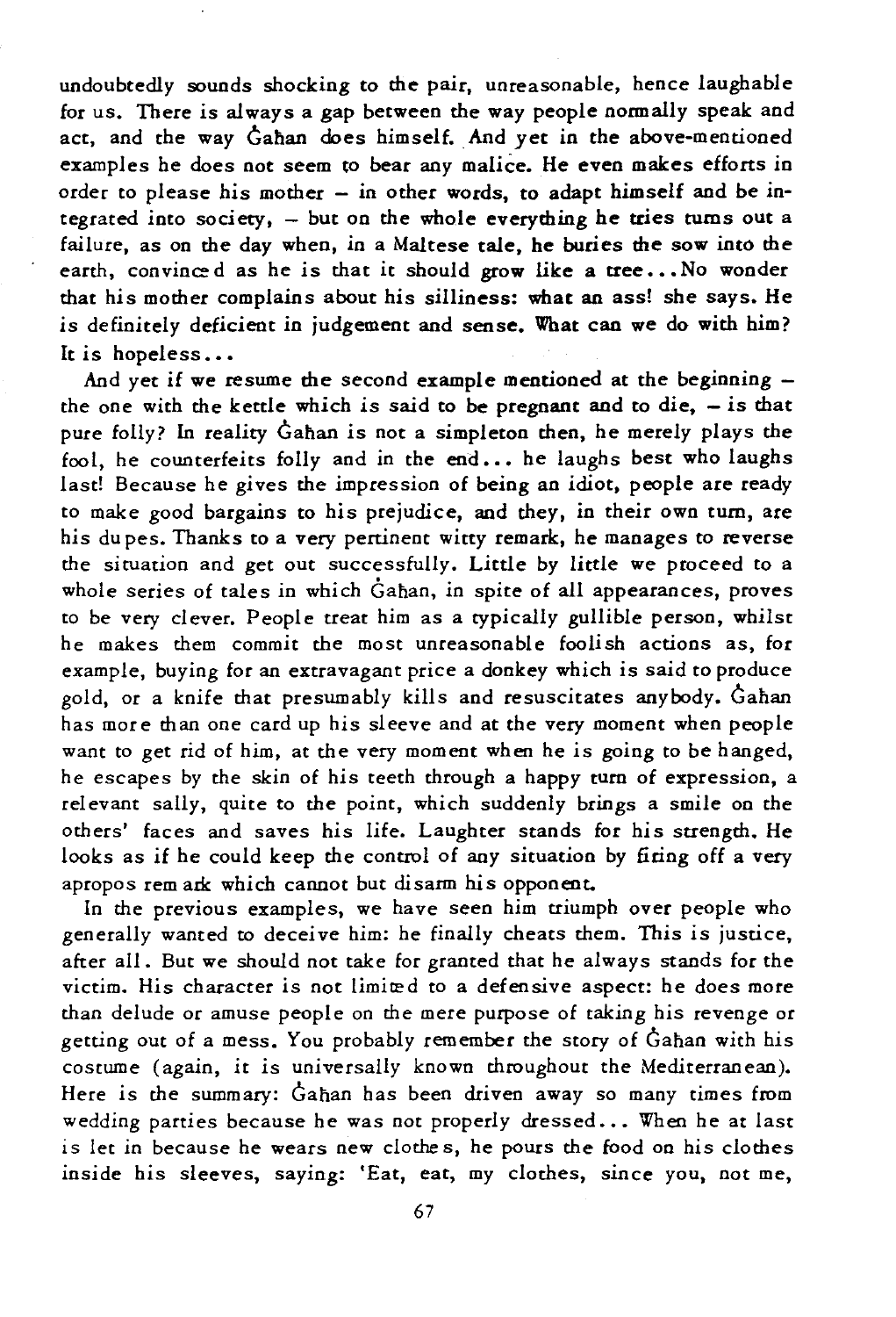have been invited!'

Of course speaking to one's clothes and feeding them is completely devoid of common sense and derisive. But in reality he does the right thing and says the right words that are liable to make us feel what snobbishness and social discrimination are like. What looks absurd in Gahan's deeds, what sounds nonsensical in his words, finally enables him to hit the nail on the head: sham and pretension - the butts of satire and caricature - become the targets of nonsense.

In this respect, the Turkish Hodja seems to play an outstanding part and possess a special gift for denouncing falsehood, hypocrisy and bribery *in* society. Never does he *miss* an occasion to mock lawyers and the socalled doctors of Islam. It *is* true that people used traditionally to distrust human justice and lawyers, as Professor Aquilina has pointed out in his article 'Law and lawyers in Maltese proverbs' (in *Maltese Folklore Review*, vo l. I, n<sup>o</sup>I). In Turkey the Hodja hints at their venality, their illegal and dishonest habits. As an illustration, here is one of the Hodja's stories: at cOUrt the Hodja *is* eventually said to be in the right and legally entitled to keep a water buffalo (which, of course, belonged to someone else), on the mere pretension that he, the Hodja, was hunting and his bird - a little one baptized 'falcon' for the occasion - has swooped down upon its prey, the buffalo. Needless to say, the judge had been promised a gratuity by the accused!

As for the doctors of Islam, they are not spared either. He cannot tolerate the pedants, full of books, void of learning. When one of them, putting on airs, asks him questions about the centre of the Earth, or the number of stars in the sky, he manages to reply in such a way as to deflate the speaker's pretension and place him in a ridiculous situation: 'there are as many stars in the sky as hairs in your beard. - Oh then, how many hairs in my beard? - As many as hairs in my donkey's tail. If you don't believe me, we'll tear off both beard and tail and count...'

The fact that, as we have seen from the above examples, he aims at a certain form of social criticism does not signify that he, Gahan, is a model of morality. I am thinking of a tale known in Malta: everything starts from one chickpea. Under the pretext that the neighbour's chicken has eaten his chick-pea, Gahan takes possession of the fowl: *jew ic-cicra jeu it*tigiega. He does not even hesitate to cut off somebody's head in order to secure his success. He seems to obey a principle whose morality is questionable: the end justifies the means. Never does he go to the others' assistance, as Robin Hood for instance, or other popular heroes would do. For Gahan, charity begins at home ... He can be so cynical and cruel that people get exasperated and decide to get rid of him, rej ect him as an outcast. In North Africa, his only friend ends by giving him up: he joins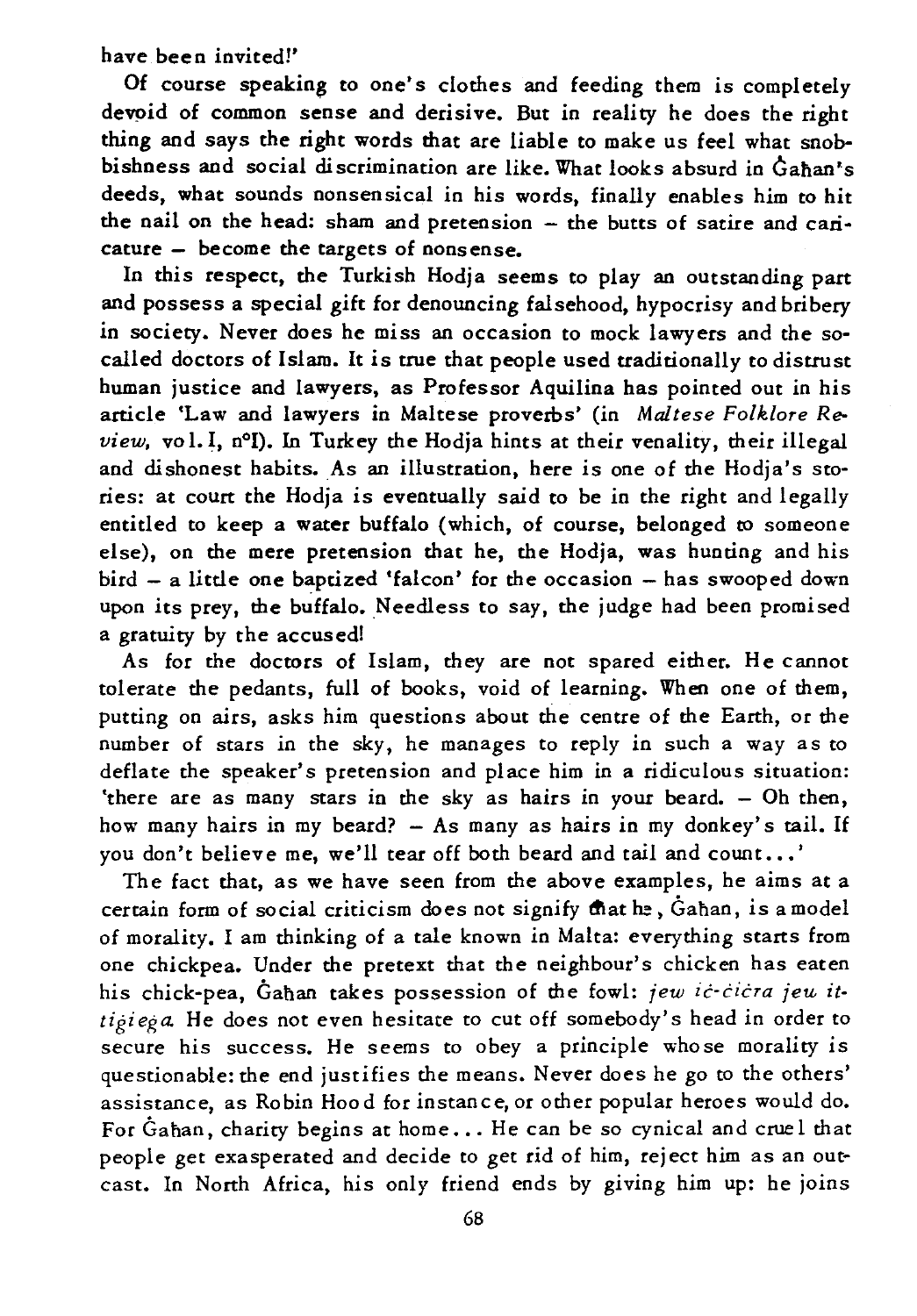Gahan's enemies and all the villagers murder him. But such an extreme appears as exceptional. In spite of his shortcomings he remains very popular.

We have come to the point when we can wonder what makes Gahan so popular. As we have just seen, Gahan unveils pretence or corruption in society and, almost in every case, he outrivals the others by his tricks. He breaks his way through society by fair means and foul. From his point of view he is not an isolated example in the Mediterranean folktales. Other typical characters embody simular aspirations from the people. He can be associated in this respect with a character known everywhere in the world as the trickster. One of the best known in this area (he has much in common with Gahan), is 'il tignoso' in Italy, 'l-aqraz' in the Arab countries, 'Keloghlan' in Turkey. In each case the word means: the one affected with ringworm, usually bald-headed, symbolizing a poor boy, most of the time an orphan. However lazy and artful he may be, he is dear to people because of his miserable condition and because he finally triumphs by his wit over stupid people. He characterizes the ingenuity of the poor: Gahan starts in life without the slightest prospect of success, he is bullied by everyone, but eventually he will become king and/or marry the king's daughter... Folktales must satisfy a popular need for social compensation and equity.

When playing the role of a fool, he apparently behaves in an irrational, absurd manner, says incoherent words, takes antic postures. In fact, he seems to be at times between reverie and reality. Remember when he addres ses a statue: because the branches of a tree are waving in the wind and reflecting over the statue, he believes that the statue is nodding. In North Africa he is talking with an owl hooting in the night, or dogs barking, etc.... Another example which gives an idea of Gahan's poetical vision of the world is when he undertakes to rescue the moon: he sees the reflection of the moon in the water of a well and believes that the moon has fallen do wn. In my opinion, Gahan is not unlike the village idiot who was traditionally treated with a certain consideration and kindness, because one confusedly felt that he, like children - and in some manner, like saints, - sees the world from a different angle, and that he may be nearer to God. In Egypt, the stories about Goha seem to emphasize this aspect: Goha is incapable of behaving like other people in society, and all through his life he preserves his innocence, his childlike soul. Certain remarks he makes, produced by those anomalous gifts, draw the attention of a learned professor, because he knows that there is some revelation in what sounds nonsensical (see: *Le Livre de Goha le Simple,*  by A. Ades et A. Josipovici). This leads us to put the question: is there not a certain similarity between Gahan and the court jester? The company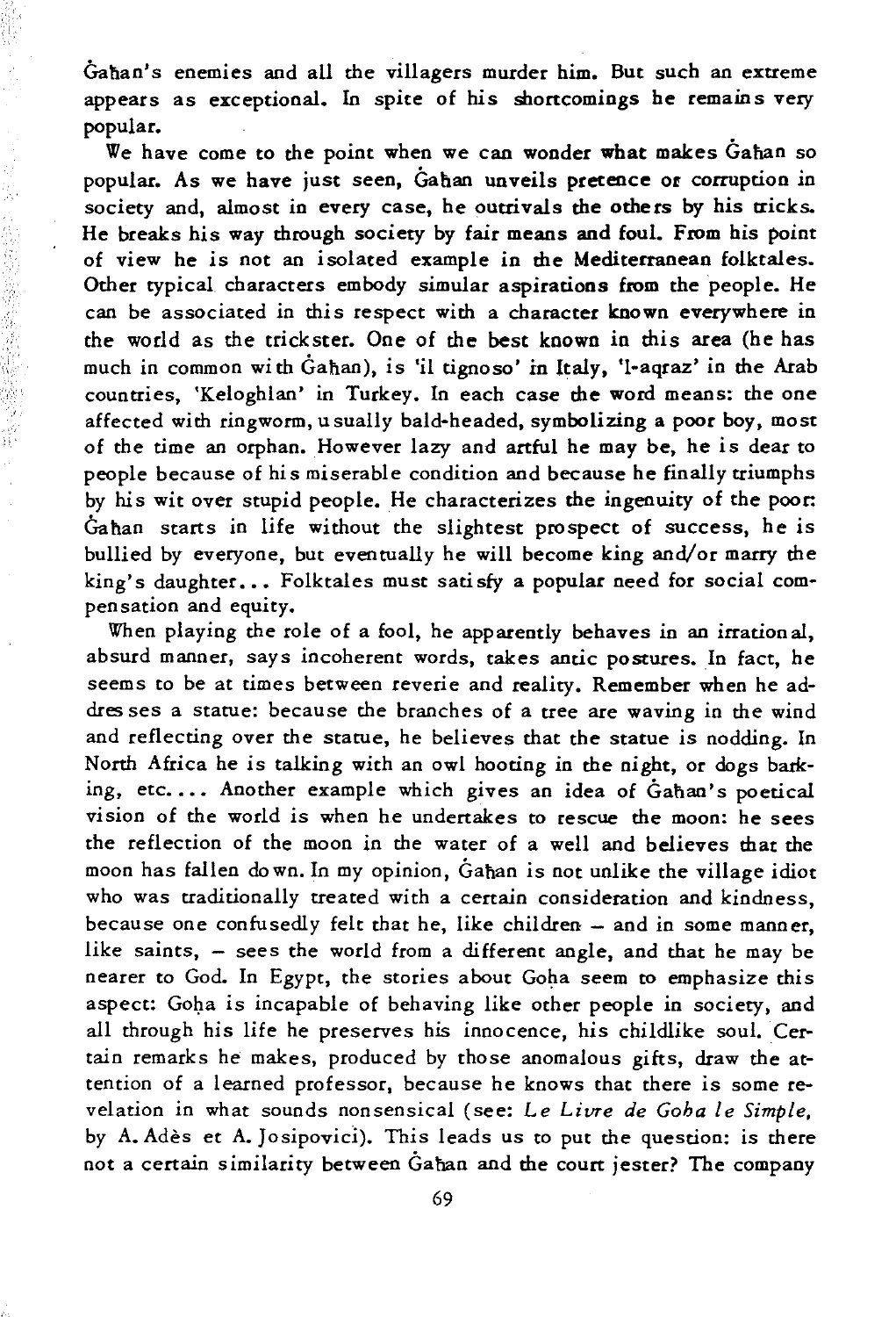of buffoons was greatly appreciated in all the Arab countries, for instance at the court of Haroun-al-Raschid (8th century). As a matter of fact, a jester whose profession is to make sport by jests excels in nonsense as  $\dot{G}$ ahan does in his way. In order to confer sense, nonsense requires  $$ as H. Moss writes - 'two qualities rarely found in combination: the ability to think and feel like a child and a highly developed sense of language.' Nonsense then, having something of the nature of a game, 'makes of the absurd an entertainment, a release and a form of criticism.' I am tempted to quote a most eminent writer, Shakespeare, when he put in Jaques's mouth the following words:

> '0 noble fool. A worthy fool! Motley's the only wear.'

Now it is time to come to a conclusion. I am well aware that the title of our talk 'A Mediterranean hero' may have surprised you. How can we call Gahan a hero, if the usual acceptance of 'hero' suggests someone capable of achieving superhuman tasks, and chiefly someone who symbolizes extraordinary bravery and chivalry, as does the hero in wonder tales. In fact, Gahan has nothing in common with such a paragon of virtue, he is the opposite, the antidote, and very likely the parody of the ordinary hero. Yet he manages to reach the same end, but the other way round: he also gets the better of a giant (remember *if· ggant Ghufija).* marries a princess, becomes king. Judging from his achievements, are we not entitled to call him a  $HERO$ ...?

## UNIVERSALITY AND SPECIFIOTY OF FOLKTALES

To say that a folktale is universal naturally means that *it* is known every where, or nearly everywhere, in the world. For example, *Cinderella* does exist in most of the countries from China to Europe and Africa. Even the title *is* very often the same: in the Arab countries (North Africa), the tale is known under the name of *Aicha Rmada (Aicha,* being the name of the girl; *Rmada*, literally speaking  $=$  'ashen'). But the tale can also be called 'the orphan', or 'the orphan and the cow', since the dead mother usually transforms herself into a cow in order to feed her little daughter. Then, although the title may differ, the plot remains the *same:* it deals with the misfortunes of a young girl, owing to her stepmother's jealousy and cruelty. The universality of Gnderella is, of course, *quite* understandable for psychological reasons: everywhere in *the* world, *it* is most of the time a tragic situation for a young girl to be motherless, and brought up by a stepmother.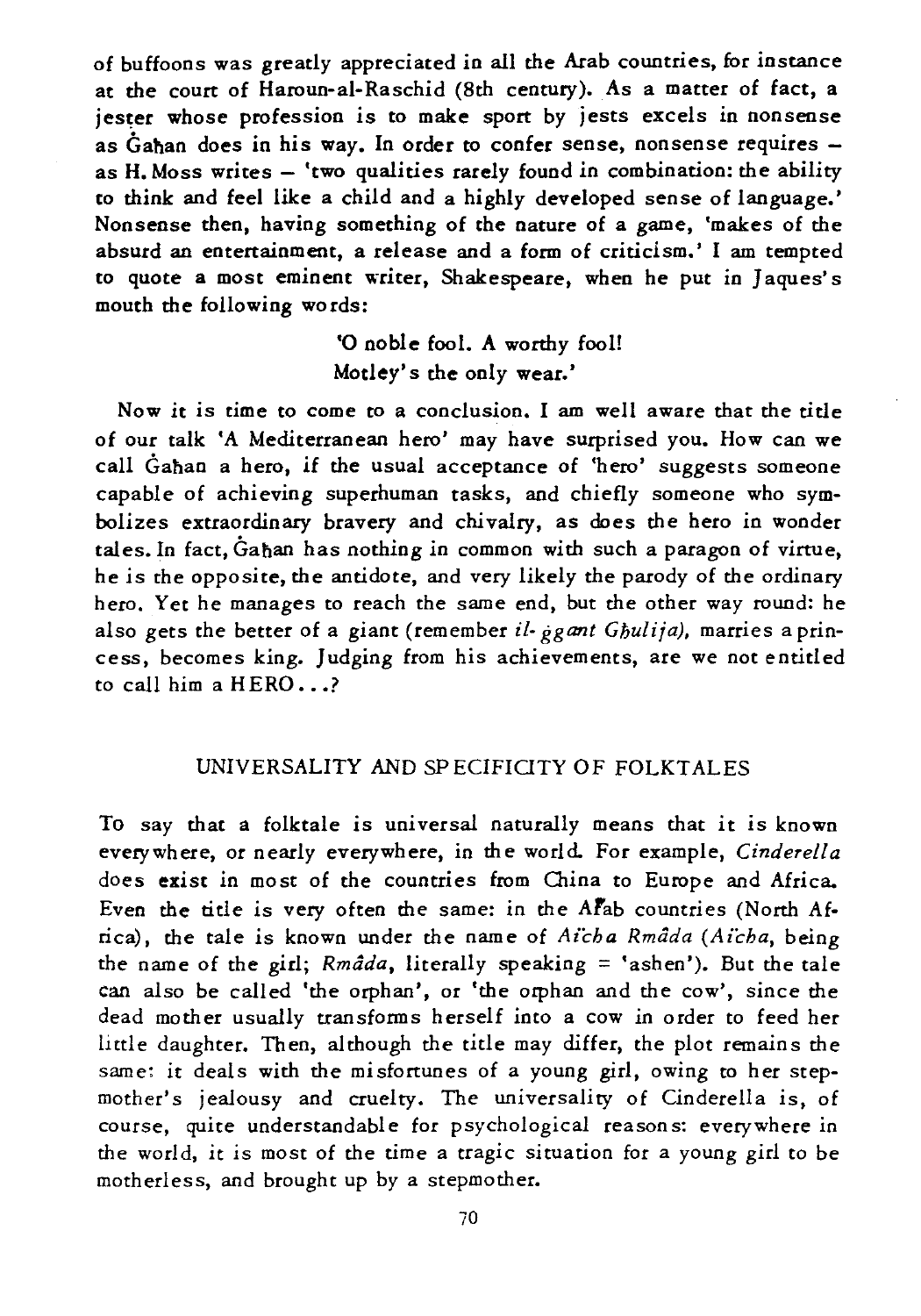Thus, a certain amount of tales - we call them VERSIONS - are connected with Cinderella, as far as they treat the same universal subject. In other words, they are related to one another by what an eminent American folklorist, Stith Thompson, named a 'genetic relationship'. Needless to say, within such a genetic relationship, the tales can assume differences: however similar the subject is, the way it is told is variable from one country to another, even from one part of the country to another, exactly as, in one and the same human species, let us say the white race, people may be genetically related by a certain number of common features (the colour of their skin, and other physical or mental characteristics), and yet, from country to country, they possess properties of their own which differentiate them and are specific to a country. As far as folktales are concerned, the matter may be the same, as is the case with Cinderella and all *its* versions widespread in the world, but the manner changes, the more so as folktales are traditionally oral: they are not fixed; one storyteller, in consequence, can make a tale more concise, or more elaborate, or more artistic. He can add or omit certain narrative elements.

Coming back to Cinderella, we have so far recorded four hundred versions for that single tale. This gives us an idea of the huge amount of narrative material and of the practical necessity of arranging folktale collections into classified groups. The usefulness of an index for bringing the great mass of folktales of various countries into a single classification is clear enough. This is why a Finnish scholar, Anti Aame, undertook a classification which covered the countries of Northern Europe and was meant to serve as a basis for all the further classifications. It was in 1910. In 1928 American folklorists, under the guidance of Stith Thompson whom I mentioned a moment ago, published the classification in its revised form, extending the index to Southern Europe. Since then, a new revision has been made available, covering more countries. Unfortunately, there are still large areas almost completely unexplored.

Now, what is the classification like? It is, as we have seen, a classification based upon a certain idea of the universality of folktales, and of their diffusion throughout the world. It *is* entitled *The types of the folktal es.* 'Type' refers to one traditional tale, considered as the most typical, the most representative of a whole family of tales. For instance, the four hundred versions we have already mentioned will be grouped together under Type Cinderella. And if we look into the index, we will find Type Cinderella under number 510. Or else, if we look for Type *Snowwhite* and *its* versions, we will find them under number 709. Or again, such a type as is well known here in Malta - the story of a hero who goes to the underworld and rescues the princesses who have been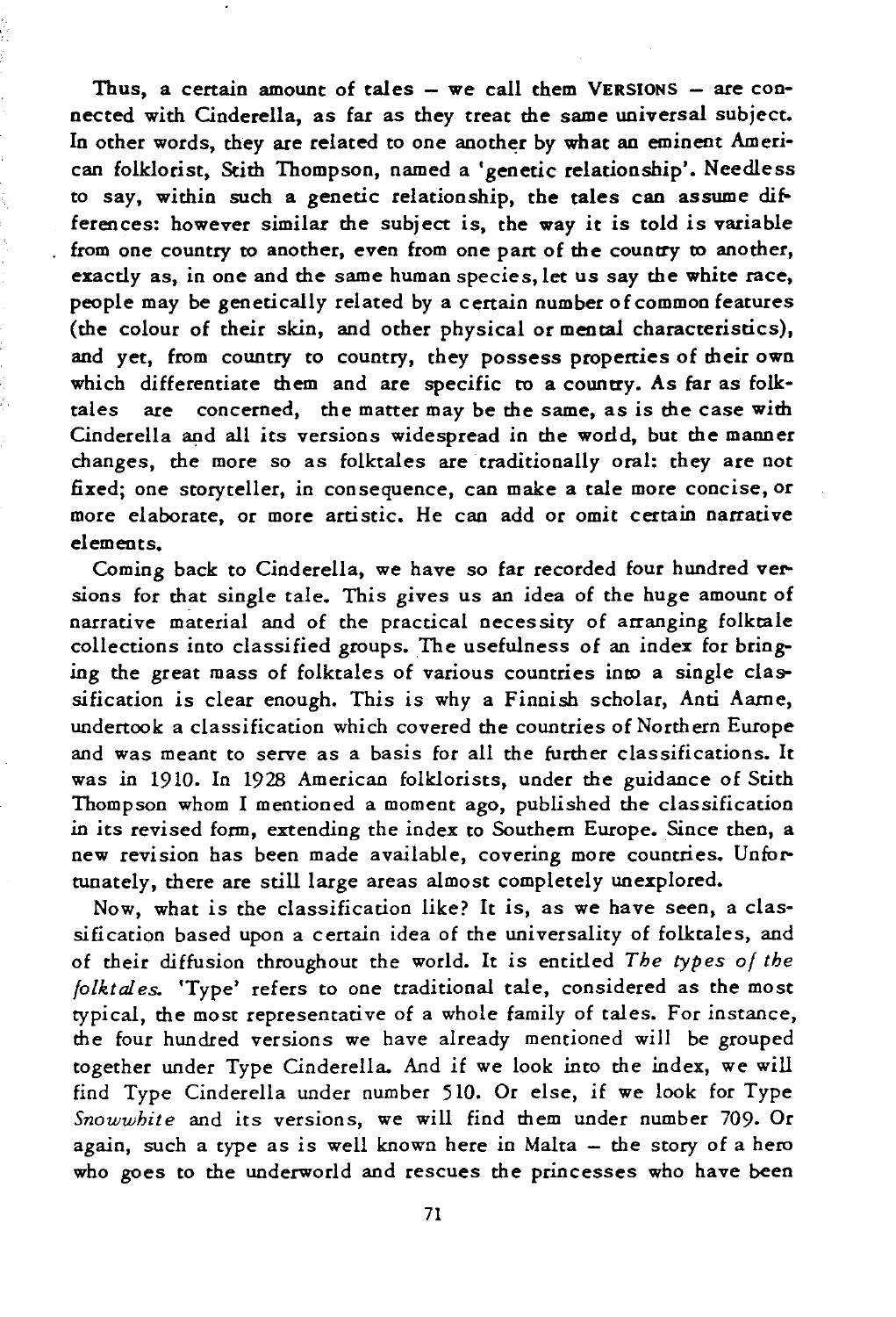taken away by some dragon or sea-monster - will be found under number 301. And so on... This, of course, enables collectors and scholars to have a common base of reference. Besides, the data which are given about the geographical distribution of each type in the index are of valuable importance for any comparative studies of folktales.

But what is more interesting about the study of folktales,  $-$  I mean, more interesting than comparing the versions of one and the same type from their exterior framework, from the pattern on which they are composed, - is to clear up their particular significance, their specificity of meaning according to the country, and see to what extent they are the expression of the culture from which they are originated. Folklore has got an interest as far as *it is* a mirror of culture, a projection of the society concemed.

Let us take the example of symbols, which, by the way, abound in folktales. A symbol, in spite of all appearances, is significant of different things from country to country. One must be aware that a symbol is a social convention based on facts drawn from experience. It *is* associated in people's minds with certain events, and suggests different things according to the country. Spring, for instance, as a season, means for lots of people the end of Winter, the re-birth of Nature. But if, in one definite country, an event of momentous importance occurred precisely in Spring, the word 'Spring' will be given a symbolical meaning. Colours are also symbolical: red usually means joy, merriment, good luck. Do not people say here in Malta that a red *baghlija* brings good luck? But in another culture, red can be associated with the colour of blood, hence with bloodshed and death as in the phrase 'bull-eye window'. On the contrary, in China, eye suggests a retreat, a hiding-place, because of the *position* of the eye in its socket.

If I have mentioned the above examples about symbols, it *is* to put emphasis on the danger of comparing elements from different cultures. On must be conscious of their specificity of meaning which differentiates them from country to country. The same caution must be applied to the study of folktales in general.

As an illustration, we will take the example of a particularly widespread folktale: it is the universal story of a girl from a poor family (usually a shepherdess in Europe, *since* shepherd symbolizes the lower people in society). She finally marries the prince, because in various circumstances she surpasses other *girls* by her cleverness. In the Mediterranean area, the tale usually takes the form of a verbal contest, not between the female candidates to marriage, but between both, boy and girl, who are *going* to be married. In that verbal contest, they exchange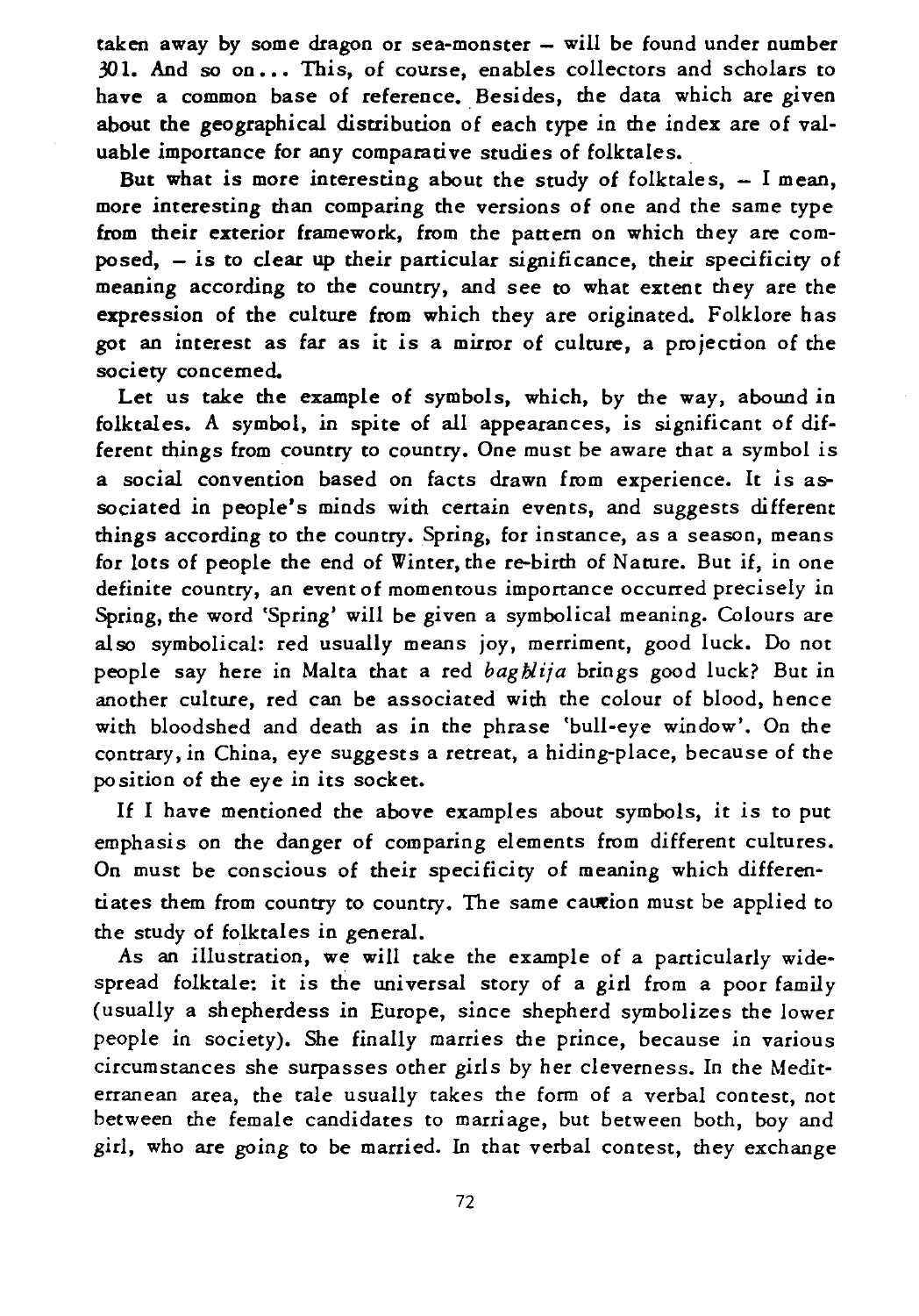rhymed verses according to a tit-for-tat system, or as you say in Malta *Botta u Risposta.* And we know that all through the Mediterranean, from ancient Rome to pre-Islamic Arabia, people traditionally enjoyed this type of competition between two poets. In Arabia, during periodical fairs, each tribe used to come with its poet who had to defend his tribe's honour. Is it not almost the same in Malta where the *ghannej* is charged with his village's renown, particularly at Mnaria?

Now, how does the competition start between the boy and the girl in our tale? Most of the time, he catches sight of her at the very moment when she is busy on the terrace of her house watering her basil plant. In *Sicily,* this type precisely appears in Sebastiano Lo Nigro's *Racconti Popol ari Siciliani* under the title II *vaso di. basilico.* The same in the Turkish classification worked out by Eberhard and Boratav (Typen Tür*kischeT Volksmarchen),* where it is called *Das Basilienmiidchen,* the basil maiden. This is not an indifferent, meaningless detail: basil has got a symbolic meaning in this area. I have been told that here in Malta people used to put a pot of basil *(habaq)*, or carnation, on their windowsill *(harrieg a)*, when their daughter had reached the age of marriage. In Italy, Bocaccio tells us a beautiful, but sad, story about *il vaso di basilico* which inspired one of Keat's poems: a young maiden is watering her pot of basil with her tears, since inside the pot she has hidden the head of her lover whom her brothers murdered. In Sicily, still nowadays, a very effective way for a young lady to discourage someone coming to pay his court is to say (because she *is* engaged to someone else): 'my basil is no longer available'... And in North Africa, when young lovers send greetings to each other, they express their feelings through a metaphorical code; they say, for instance, 'I greet you in a pot of basil'. All these examples - and we could quote more taken from Greece or Rumania show that basil is symbolic of love and marriage, so much so that when, at the very beginning of tales, one comes across basil, and however harsh and biting the contest may be between boy and girl, we gather that in the end they will get married.

The boy starts the contest in North Africa by addressing her as *ya*  bent el-habaq, o basil maiden ... and he goes on rhyming in order to defy, to challenge her. She has to take up the challenge, because her honour is involved in the matter, as is the case between two people who compete in *Botta u Risposta.* So, she parries his shafts of wit and rispostes herself. And little by little, she looks as if she were establishing more and more firmly her right to be considered as his equal, as his mate in the future. At any rate, she seizes the opportunity through this verbal con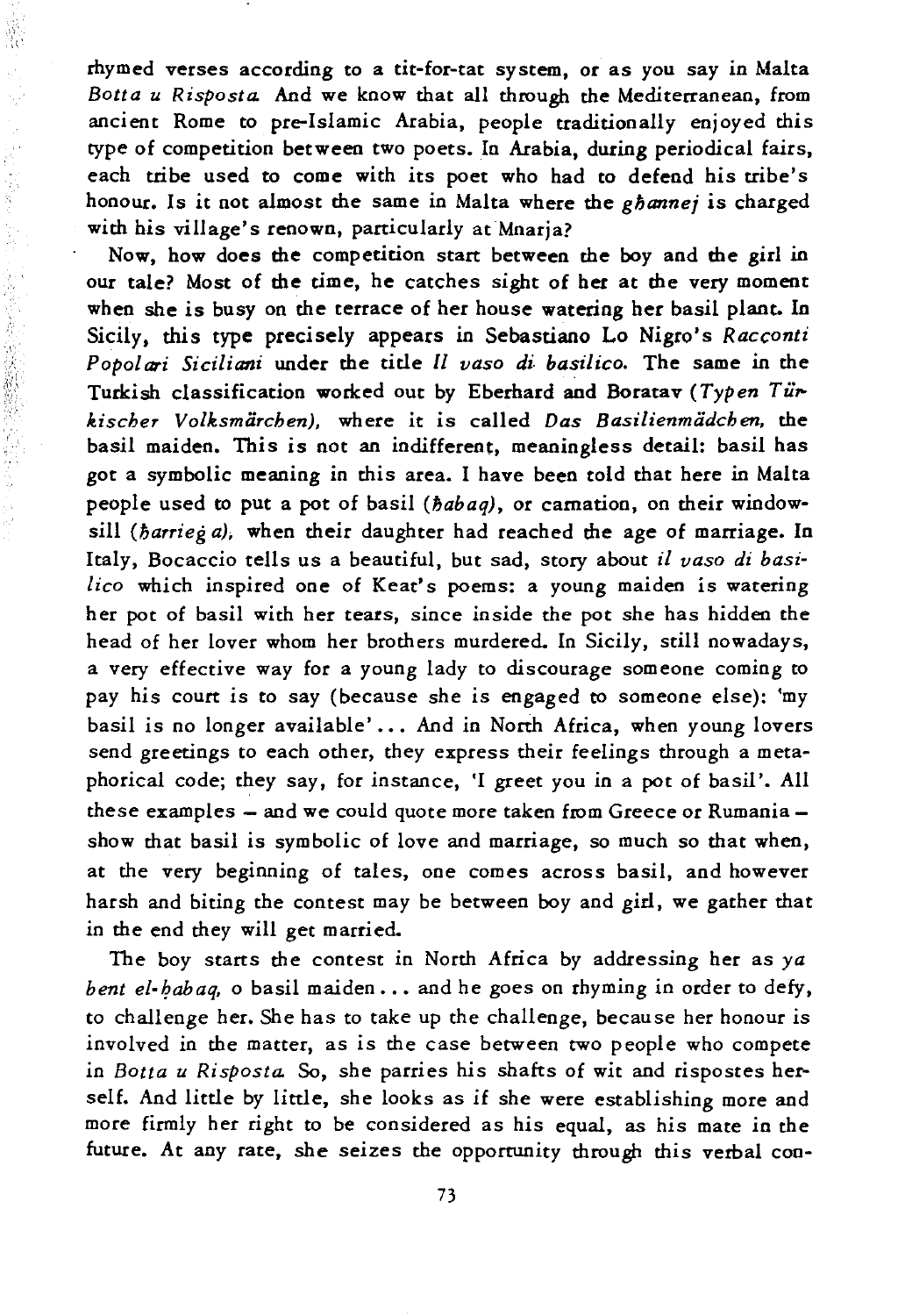test to evince her intellectual gifts. Her honour is implicated in the competition *(Botta u Risposta).* It is true that most of the time the contest has something of the nature of a game, but if we go through the same type of tales in North Africa and mainly such tales as are told by female storytellers, the tone of the competition becomes more dramatic and cutting; the boy and the girl carry on a merciless fight, not only a verbal duel. The nasty tricks she plays on him may even imperil his life, she almost kills him. For example, she pretends to help him pass from one terrace to another on a wooden board. And at the very moment when he stands on the board, she tilts the board over in order to make him lose his balance and fall. It looks a rather strange manner in which to treat the man who is to marry her, does *it* not? In reality, she does not do so out of pure mischief. Here again, she has a high sense of honour, as a woman and as a member of her father's family. Her honour has been severely outraged by the man, as we understand from the beginning of the tale. In fact, the boy is said to be guilty of a very serious misdeed which is a disgrace to the family of the girl. We are told that he *ikasser el borma*, he breaks the 'horma'. What does it mean? *Horma* comes from the word *baram*, one of the most important concepts in Moslem religion. Haram refers to what is sacred, venerated, and in a wider sense, prohibited in the name of God. For example, the grave of a saint is *haram* and it is forbidden to overstep the bounds that surround *it.* In the same way, the dwelling-place of women, called *harem* (same root), is protected within its bounds. This *is* why the young lady of the tale says that the man has broken el-horma by going beyond the limits of the harem. By doing so, he has violated a most sacred law, and sullied the family's honour. So, not only is she entitled to defend her honour, but it *is* her duty to pay him back and take her revenge. She has to make him atone for his fault. But at the same time, being very clever, by contending for her honour, she awakens his attention and arouses his admiration. Little by little, he realizes that she deserves man's respect, and he confesses: *ab qudddh flk!* literally = 'how much there is in you!' She has asserted herself in this *critical* period which precedes marriage, and proved to be a very reliable wife. Since, then, the struggle *is* over, the insult has been repaired and everything is in order. The issue of the strife *is* marriage, as she states herself: using the opposite word of *haram*, *halal*, she welcomes him with the phrase marhabâ u ahlâ u sahlâ b-ez-zûğ el-hlâli ('welcome to my legitimate husband'). It seems as if a North African woman had to establish married life on a basis of mutual esteem, which *is* comprehensible from a social point of view: the statute of women *is*  still very traditional in North Africa. This *is* probably why folktales told by women show a peculiar aggressive inclination on the woman's side,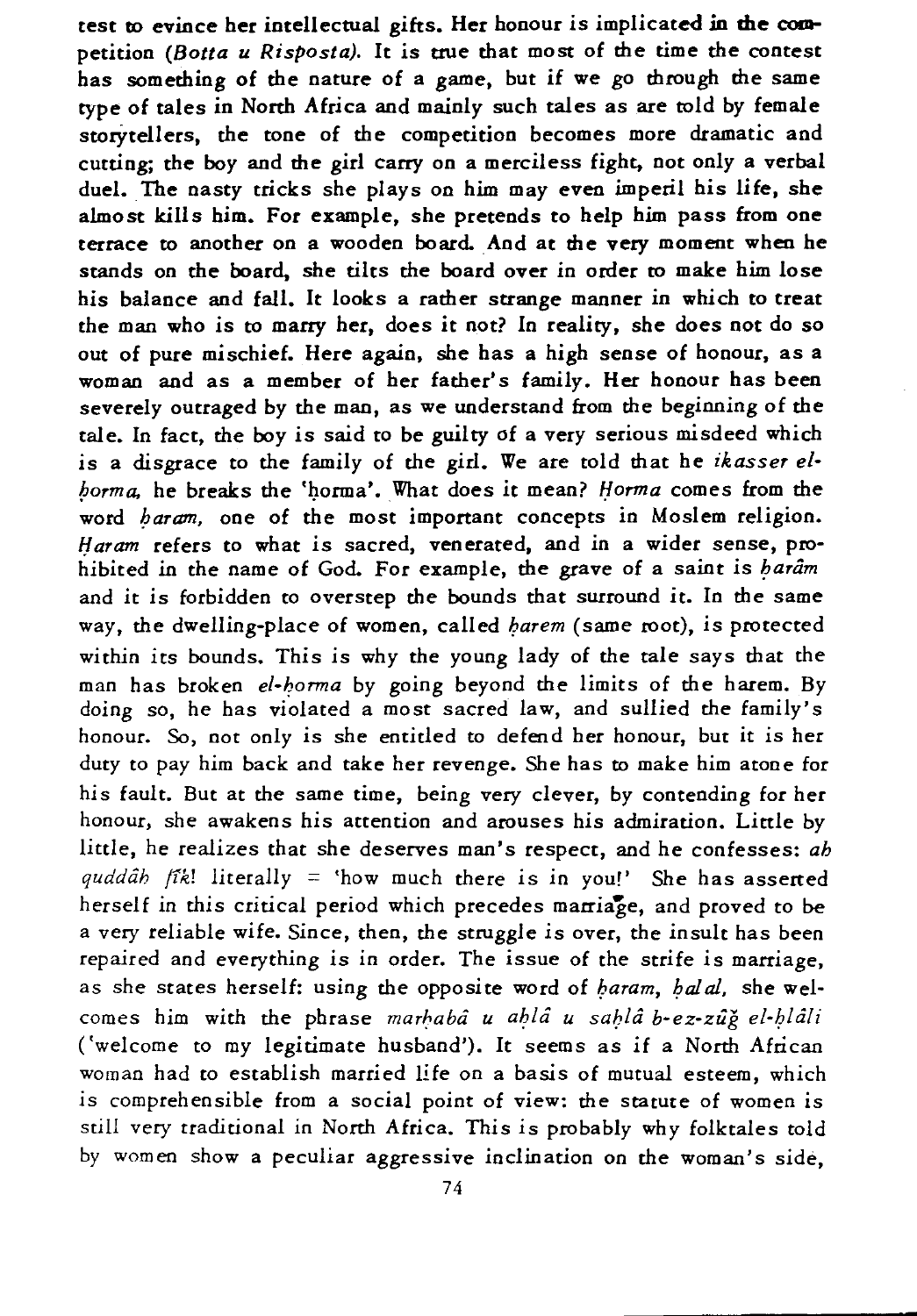but at the same time they seem to signify that, if a woman has a strong personality and the sense of her family's honour, she will be treated with consideration by her husband. She has then to prove, out of her intelligence, what she is, from the very beginning .of their relationship.

So, starting from a similar plot (the clever girl who marries the prince, or the rich man), we can realize how specific, how different the meaning *is,* according to the culture, and how essential it *is* to go through the original text and pick up keywords, in order to perceive the social context.

We have come to the point when, after analysing a certain number of facts such as the verbal contest, or key-words like 'basil', 'haram' and 'halal', we can wonder to what extent a folktale is the expression of the culture from which *it* springs.

It seems that we are entitled to say now, from the analysis of the clever girl, that a folktale is a reflection of traditional social values. First, the sense of honour *is* emphasized, and in the case of the Arabic versions, woman's honour *is* based on moral principles dictated by religion. It *is* true that in the Mediterranean countries people are very punctilious when honour is concerned, the more so as a woman of the family is implicated. People have to obey the code of honour, I mean a certain number of rules forming a standard of conduct in social life. Still nowadays in countries like *Sicily,* Greece, Lebanon, Egypt, if a serious offence dishonours a girl and cannot be redeemed *by* the offender, a crime namely, 'crime of honour' - is most frequently committed by the girl's family: her father, or eldest brother, feels obliged to kill both the offender and his own sister.

On the other hand, one must not take for granted that folk tales are invariably the medium through which moral values are conveyed, or that the hero is a social model who embodies a moral ideal. For instance, the 'hero' can behave in such a way as is absolutely in contradiction with moral values. In my previous talk I made allusion to the trickster, a very popular character, who breaks his way through society by fair means and foul. He can be cruel and cynical. But people like him, because he symbolizes the ingenuity of the poor and triumphs over big people by his wit. In that case, folktales are a release and somehow a criticism of *social*  order. Through folktales people can express certain aspirations as in the case of our young lady of the Arabic tale: if she is so aggressive, it *is*  because of a feeling of frustration and a reaction against the condition of North African women. Everybody knows that folktales, carnival parades, puppet shows, are the *occasion* for people to release themselves and express their secret *impulses.* For instance in North Africa, at the time when the Karagoz was still very popular, about twenty years ago, one day they showed the devil  $(Xitan)$  dressed like a policeman...